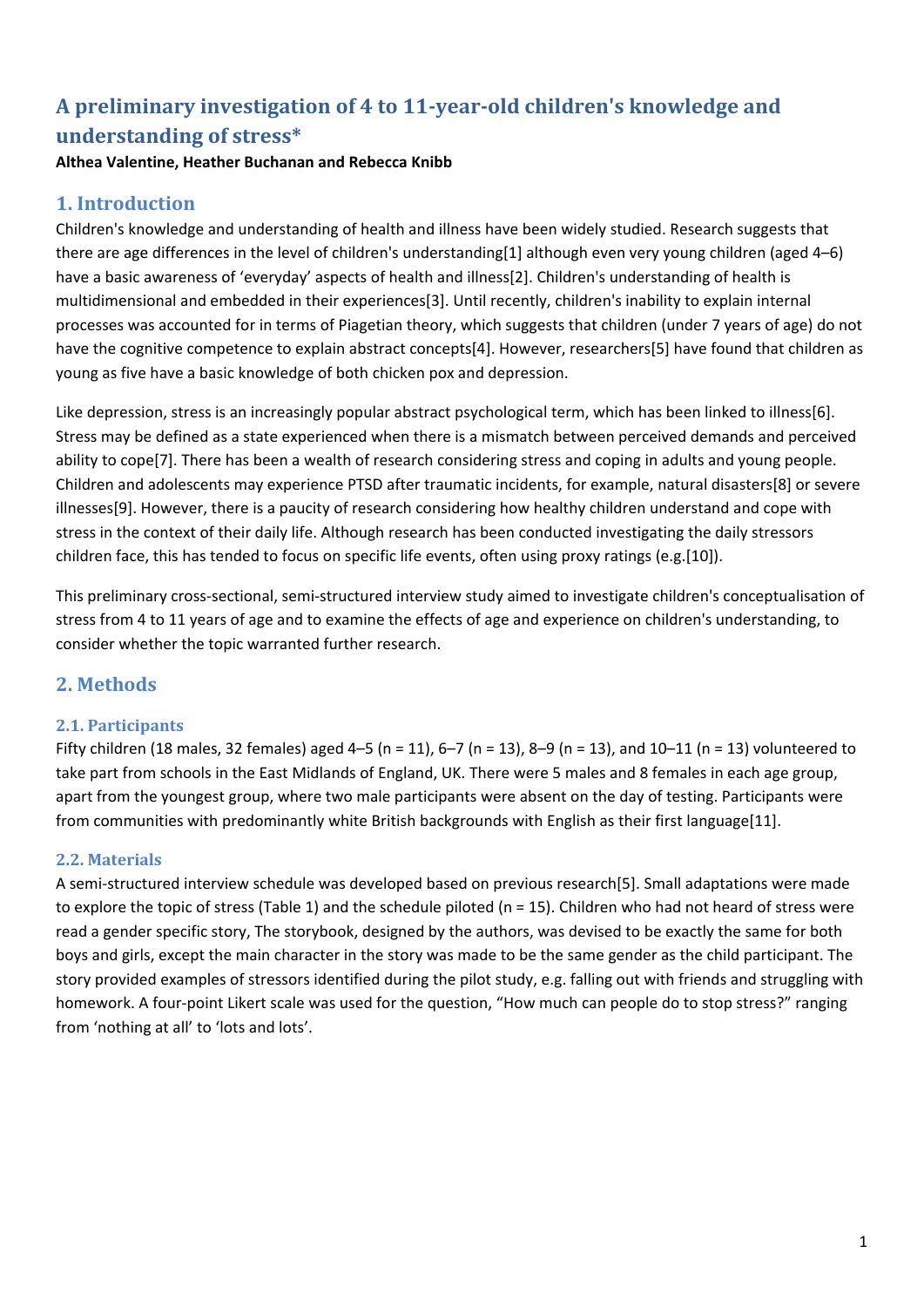- 1. Have you ever heard of the word stress?
	- If yes, continue with interview
	- If no, read story providing definition and examples
- 2. Can you tell me what you think stress means?
- 3. How could you tell if someone was stressed?
- 4. What happens when someone is stressed?
- 5. How did you find out about stress?
- 6. Do you know anybody who has been stressed?
- 7. Have you ever been stressed?

If yes… Can you tell me what that felt like? and Can you tell me why you think you were 'stressed'?

- 8. How much do you think people can do to stop stress?
- 9. What sort of things do you think that people could do to stop stress?

#### **2.3. Procedure**

The study was approved by the University Ethics Committee; informed consent was obtained from headteachers and parents. Children were told that the study would involve answering questions about stress for which there were no right or wrong answers. Children who agreed to take part were given an opportunity to play with the audio‐ recording equipment and informed that they could stop at any time.

Interviews (5–15 min) were conducted individually in a quiet room. Prompts were used when required, without substantially deviating from the interview schedule, and interviews were audio-recorded and transcribed verbatim. The authors developed a bottom‐up coding scheme, defining lower level elements before more complex elements. After reading and re‐reading transcripts, these were coded for the presence or absence of identified concepts by all authors. Authors met to reach consensus for all items on which there was disagreement. Coded data was analysed using content analysis.

### **3. Results**

#### **3.1. Children's definitions of stress**

Most children (78%) had previously heard of the word stress; 11 younger children (aged 4–7) required the story to be read prior to defining stress. Some children across all age groups provided an appropriate definition of stress, such as, when one: 'can't do something' (behavioural), can't cope (cognitive), is worried (emotional), is tense (physical/biological), or is stressed with oneself (others). The number of children providing a definition increased with age (54% 4–7 year olds, 100% 8–11 year olds). As seen in Table 2, emotional factors were most frequently referred to; older children (42% of 8–11 year olds) mentioned physical/biological components significantly more than younger children (8% of 4–7 year olds),[ $\chi$ 2(1) = 7.487, p = 0.006, phi = 0.387].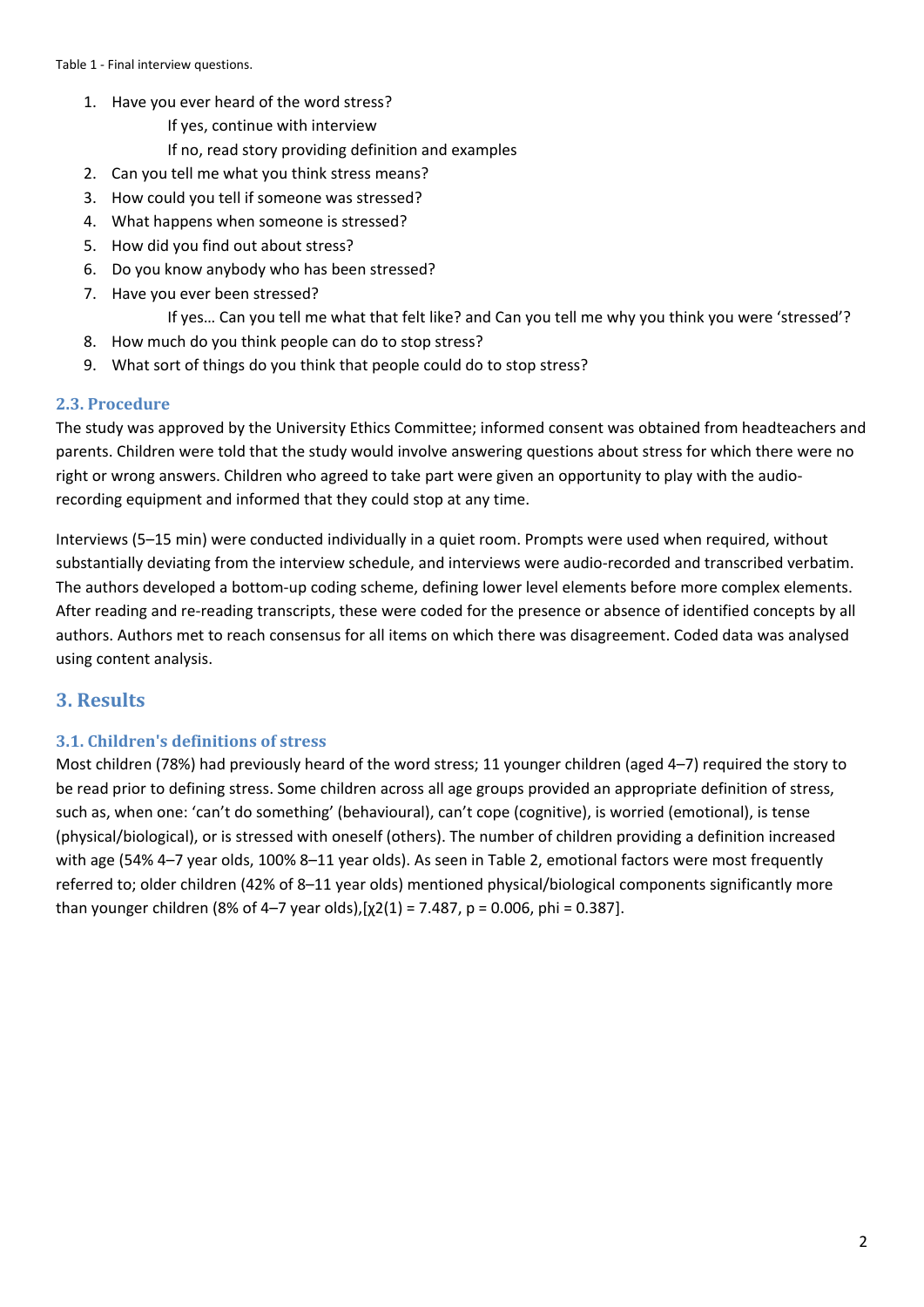Table 2 ‐ Percentage and number of children able to define stress in each age group and elements/coping strategies that were mentioned at least once.

|                                   | Age group    |              |                                       |                |
|-----------------------------------|--------------|--------------|---------------------------------------|----------------|
|                                   |              |              | $4-5(n=11)$ 6-7 $(n=13)$ 8-9 $(n=13)$ | $10-11 (n=13)$ |
| Definition of stress              |              |              |                                       |                |
| Appropriate definition provided   | 45% (5)      | 62% (8)      | 100% (13)                             | 100% (13)      |
|                                   |              |              |                                       |                |
| Definition included               |              |              |                                       |                |
| <b>Behavioural elements</b>       | $9.1\%$ (1)  | 23.1% (3)    | 0                                     | 30.8% (4)      |
| Cognitive elements                | 0            | 15.4%(2)     | $38.5%$ (5)                           | $7.7\%$ (1)    |
| <b>Emotional elements</b>         | 27.3% (3)    | $53.8\%$ (7) | $61.5\%$ (8)                          | 100% (13)      |
| Physical/biological elements      | $9.1\%$ (1)  | 7.7%(1)      | 38.5% (5)                             | 46.2% (6)      |
| Other elements                    | $9.1\%$ (1)  | 7.7%(1)      | 15.4% (2)                             | 15.4% (2)      |
|                                   |              |              |                                       |                |
| <b>Experience of stress</b>       |              |              |                                       |                |
| Children with indirect experience | 64% (7)      | 85% (11)     | 92% (12)                              | 100% (13)      |
| Children with direct experience   | 46% (5)      | 69% (9)      | 77% (10)                              | 92% (12)       |
|                                   |              |              |                                       |                |
| Coping strategies                 | $4-5(n=9)$   | $6-7(n=8)$   | $8-9(n=12)$                           | $10-11(n=13)$  |
| Active coping                     | 33.3% (3)    | 37.5% (3)    | 33.3% (4)                             | 46.2% (6)      |
| <b>Distraction</b>                | 33.3% (3)    | 12.5%(1)     | 8.3%(1)                               | 38.5% (5)      |
| Social support                    | $11.1\%$ (1) | 37.5% (3)    | 33.3% (4)                             | $15.4\%$ (2)   |
| Emotional expression              | $11.1\%$ (1) | 0            | 41.7% (5)                             | 53.8% (7)      |
| Problem focused                   | $11.1\%$ (1) | 37.5% (3)    | $25\%$ (3)                            | 23.1% (3)      |
| <b>Emotion focused</b>            | 0            | 0            | 41.7% (5)                             | 23.1% (3)      |
| Others (e.g. take tablets, relax) | $11.1\%$ (1) | 12.5%(1)     | 58.3% (7)                             | 7.7%(1)        |

Definitions became more sophisticated with age. Older children tended to provide more multifaceted answers, for example, "…like when you get really bothered about something and you get really stressed and not very happy and you want to do something but you can't"[Female, 10yrs 11mths].

#### **3.2. Children's experience of stress**

Most children had both indirect (86%) and personal experience of stress (72%), both of which increased with age[see Table 2]. Indirect experience, that is seeing someone stressed, came from a variety of sources: 57% of children had seen their mother stressed, 38% father/father figures, e.g. stepfather, 28% friends, 26% siblings, and 18% teachers.

Children reported feeling stressed for a variety of reasons. The most common of these were others as stressors, feeling left out, getting told off, and schoolwork. Older children were more likely to report schoolwork and others as stressors, whereas younger children made comments such as: "I get stressed when my toys are not being very good"[Female, 5yrs 1mth].

#### **3.3. Coping with stress**

Younger children were more likely than older children (29% of 4–7 year olds; 4% of 8–11 year olds) to report that there was 'nothing at all' people could do to stop stress. However, the majority of children (60%) thought that there were 'a few things' people could do to stop stress.

Children across all age groups mentioned active coping strategies (e.g. say sorry); social support (e.g. be with others); distraction (e.g. play with toys); and problem focused strategies (e.g. confront the person stressing you) to combat stress. Only children in the upper two age groups (42% of 8–9 year olds and 25% of 10–11 year olds) mentioned emotion‐focused coping strategies (e.g. tell self to calm down). Older children were also more likely to mention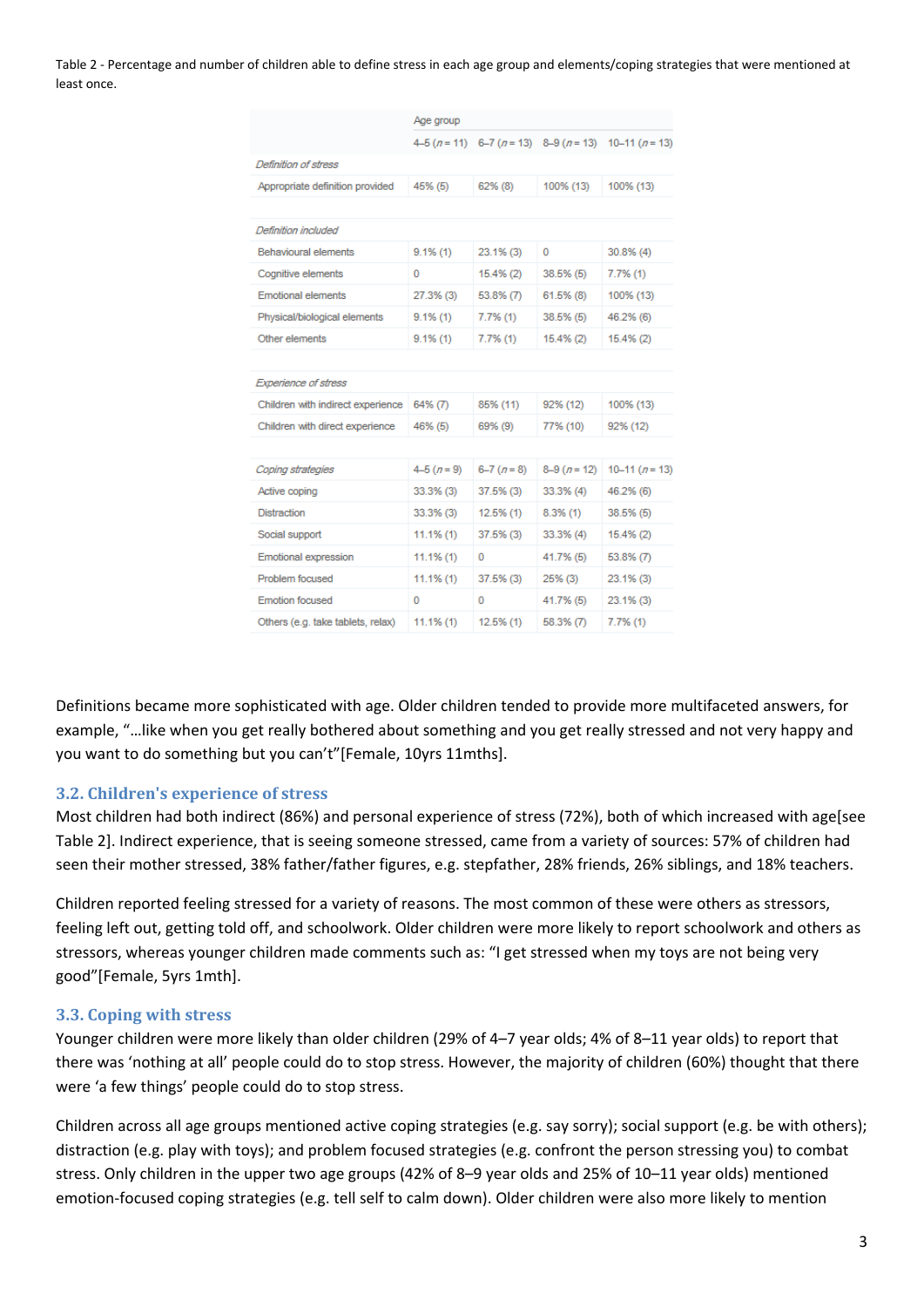emotional expression as a coping strategy (50% of 8–11 year olds; 8% of 4–7 year olds). For example, "…I put my head in the pillow and start screaming. I lie on the floor and just bang my hands on the floor..."[Female, 9yrs 1mth]. Some strategies, in the latter category, may be considered maladaptive, for instance: "I go to the nearest wall and hit it and punch it a few times"[Male, 11yrs 5mths].

## **4. Discussion and conclusion**

#### **4.1. Discussion**

This preliminary study aimed to investigate children's conceptualisation of stress. Age differences were evident in children's understanding of stress. Older children provided more complex responses incorporating physical/biological domains; however, some of the youngest children still had a basic understanding of stress. This supports previous research exploring children's understanding of depression[5] and is in conflict with Piagetian theory, which contends that young children cannot understand abstract concepts.

Many children had experience of stress and the complexity of stressors increased with age. It is possible that children's increasing understanding was related to more extensive experience; however, due to the small sample size this was not possible to confirm.

Younger children were more likely to respond that there was nothing people can do to stop stress, similar to previous findings[1]. Educating children about adaptive coping strategies may be beneficial for dealing with more complex stressors later in childhood and would perhaps help to prevent children using the maladaptive strategies identified. However, it is appreciated that children's knowledge and understanding of stress is not necessarily how stress is experienced and coped with in reality.

Although the study was designed to be age appropriate, and incorporated interactive measures and stories, limitations should be considered. Young children's responses tended to be concise; a forced‐choice method or qualitative interview may yield more fruitful responses. The study could also have been improved by asking children what they do when they are stressed. Further research may include a stress/coping questionnaire for parents.

#### **4.2. Conclusion**

These preliminary findings show the importance of exploring this topic further to establish the relationship between the children's knowledge, understanding, experience and coping‐concerning stress.

#### **4.3. Practice implications**

The research could provide guidance for provider‐patient communication, particularly within preventative health education helping children to cope with stress and clinically within the field of childhood PTSD.

#### *References*

[1] J.E. Bird, V.N. Podmore Children's understanding of health and illness Psycho Health, 4 (1990), pp. 175–185

[2] S.L. Goldman, D. Whitney-Saltiel, J. Granger, J. Rodin Children's representations of "everyday" aspects of health and illness J Pediatr Psychol, 16 (1991), pp. 747–766

[3] S. Normandeau, I. Kalnins, S. Jutras, D. Hanigan A description of 5‐ to 12‐year old children's conception of health within the context of their daily life Psycho Health, 13 (1998), pp. 883–896

[4] J. Piaget The child's conception of the world Harcourt Brace, New York (1929)

[5] T. Charman, S. Chandiramani Children's understanding of physical illnesses and psychological states Psycho Health, 10 (1995), pp. 145–153